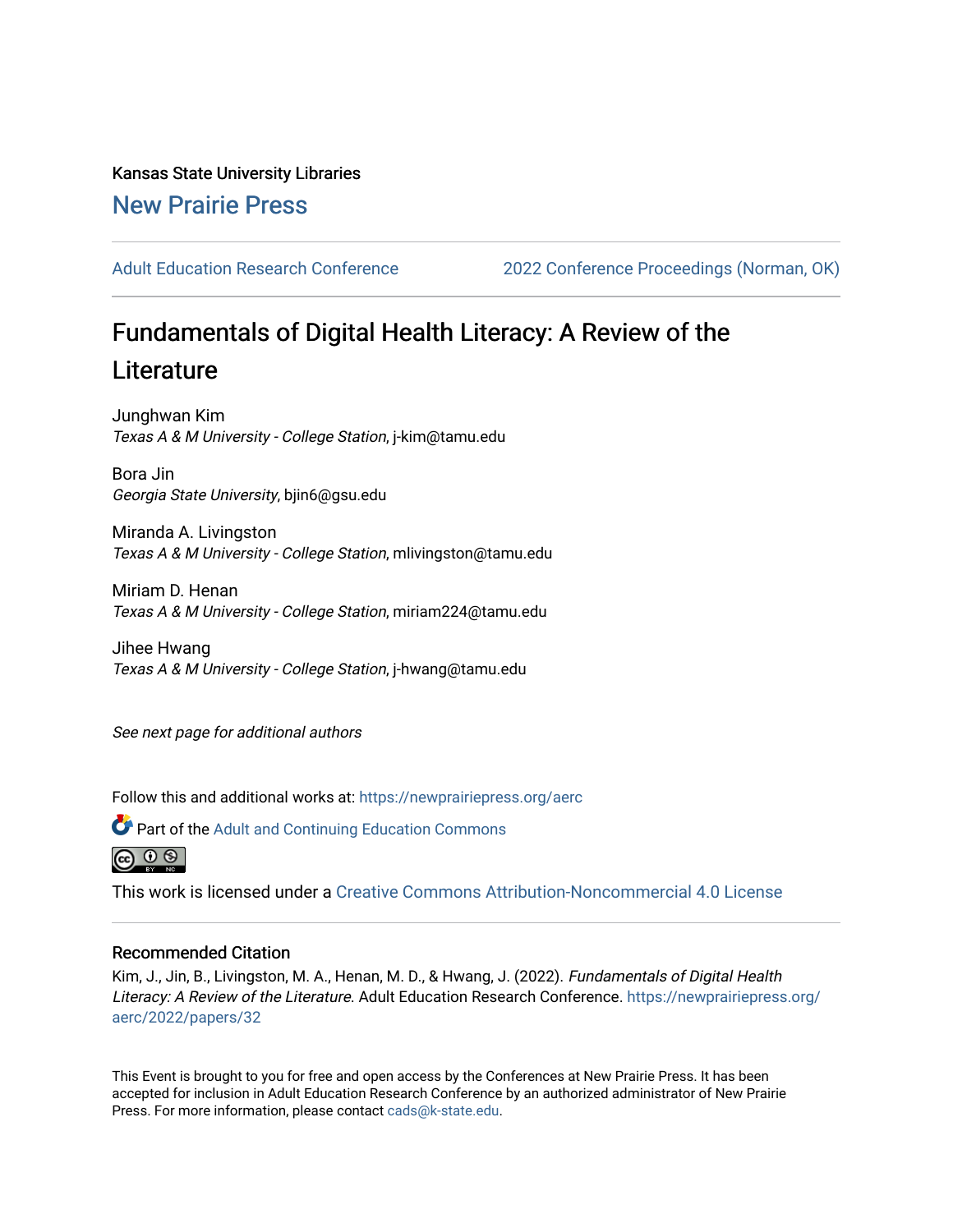# Author Information

Junghwan Kim, Bora Jin, Miranda A. Livingston, Miriam D. Henan, and Jihee Hwang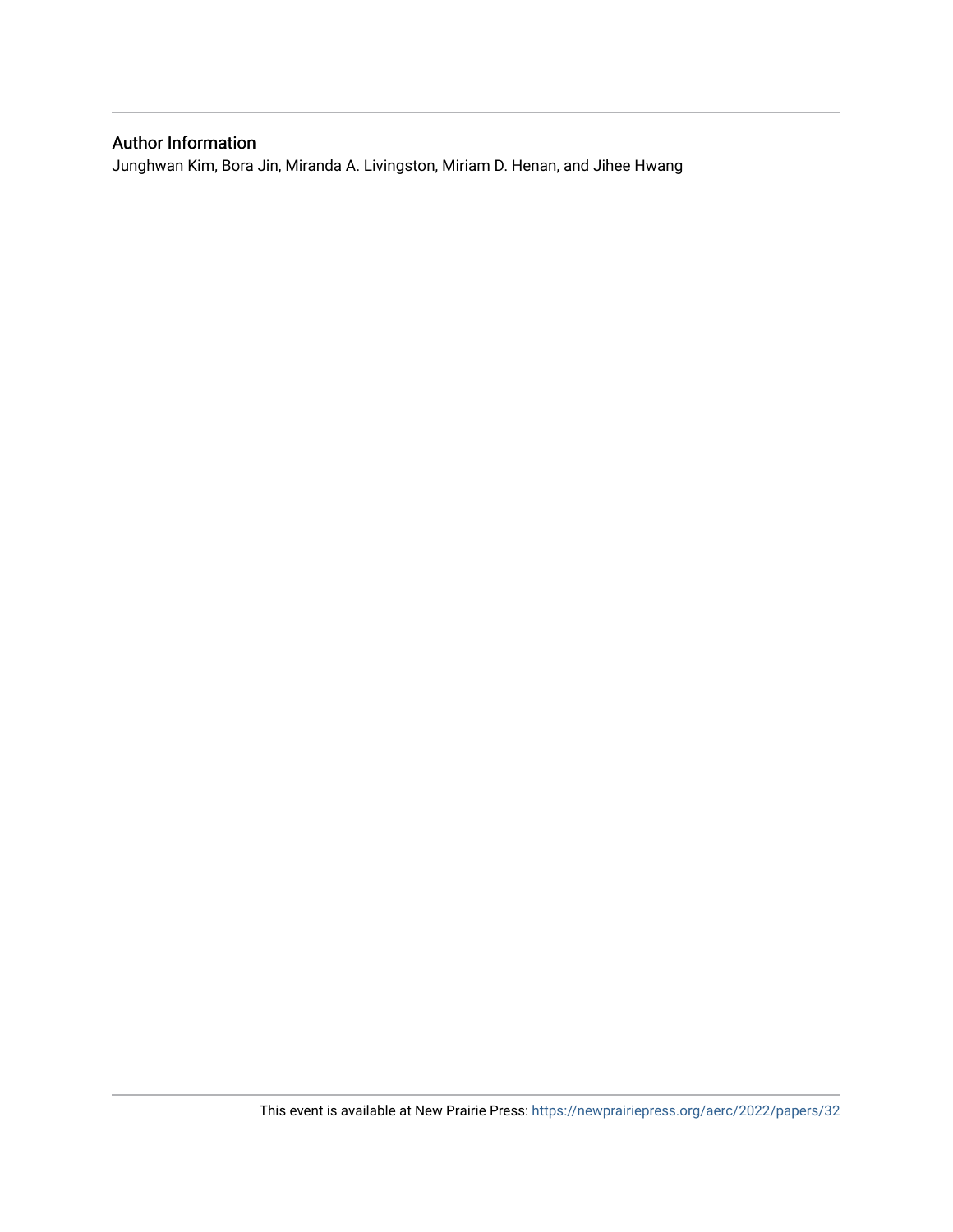## **Fundamentals of Digital Health Literacy: A Review of the Literature**

Junghwan Kim <sup>1</sup>, Bora Jin <sup>2</sup>, Miranda A. Livingston <sup>1</sup>, Miriam D. Henan <sup>1</sup> and Jihee Hwang <sup>1</sup> <sup>1</sup>Texas A & M University-College Station <sup>2</sup>Georgia State University

#### **Abstract**

This study aims to identify the concept of digital health literacy by reviewing contemporary literature. For this purpose, we examine not only a way of understating the concept but also its core competencies by comparing them to those of digital literacy and health literacy. *Keywords:* digital health literacy, eHealth literacy, competency, digital literacy, health literacy

The COVID-19 pandemic necessitated transitioning almost every aspect of daily life into digital spaces. Education, employment, job searching and interviewing, commerce, healthcare visits, and accessing medical records and paperwork are only a few of many areas in which people's lives require digital skills and knowledge, which served to underscore the problems stemming from the digital divide in America (Collins-Warfield et al., 2019; Harambam et al., 2013; Scheerder et al., 2017). Although access to the Internet was seemingly ubiquitous in the U.S. before the pandemic, the COVID-19 pandemic shutdown and transition to digital platforms shone a light on the inequities of access in America.

The digital divide is concerned amid the COVID-19 pandemic, and in the succeeding years, many accommodations made to digital environments will become common or preferred practices. Unfortunately, such an eventuality will only widen the digital divide in America, leaving low literacy individuals unable to access vital resources, such as healthcare. Moreover, given that much information over health issues has been disseminated in the digital world more and more, the digital divide problem also significantly influences the health literacy (HL) of adults. In particular, during the COVID-19 pandemic, digital health literacy (DHL) has been considered a crucial ability to gain correct electronic health information, learn about health, and receive distance health care (Brørs et al., 2020; Chan & Kaufman, 2011; Conard 2019). In the post-COVID era, DHL could play a role in determining the correct online health information and actively engaging in health-related, proper decisionmaking for adults (Miller & West, 2007; Neter & Brainin, 2012).

Despite its importance, this newer concept of DHL is not yet explored enough. Many studies examined digital literacy (DL) and HL separately rather than understanding more comprehensively under the concept of DHL. Therefore, the purpose of this scoping literature review is to identify the concept of DHL for adults, a recently emerging subject matter area that is not well understood. For this, we sought to examine two research questions: (a) How does existing literature understand DHL? (b) What are the core competencies of DHL compared to those of DL and HL?

#### **Digital Literacy (DL)**

#### **Digital and Health Literacies**

Early research on DL emphasized a practical use of technology and the ability to adapt one's skills. For example, Goodfellow (2011) described DL as simple know-how. Based on Pool's (1997) definition, Joosten et al. (2012) explained DL as an adaptation of "skills to an evocative new medium, [and] our experience of the Internet will be determined by how we master its core competencies" (p. 6). These researchers demonstrate that their understanding of DL means a person possesses specific technical skills.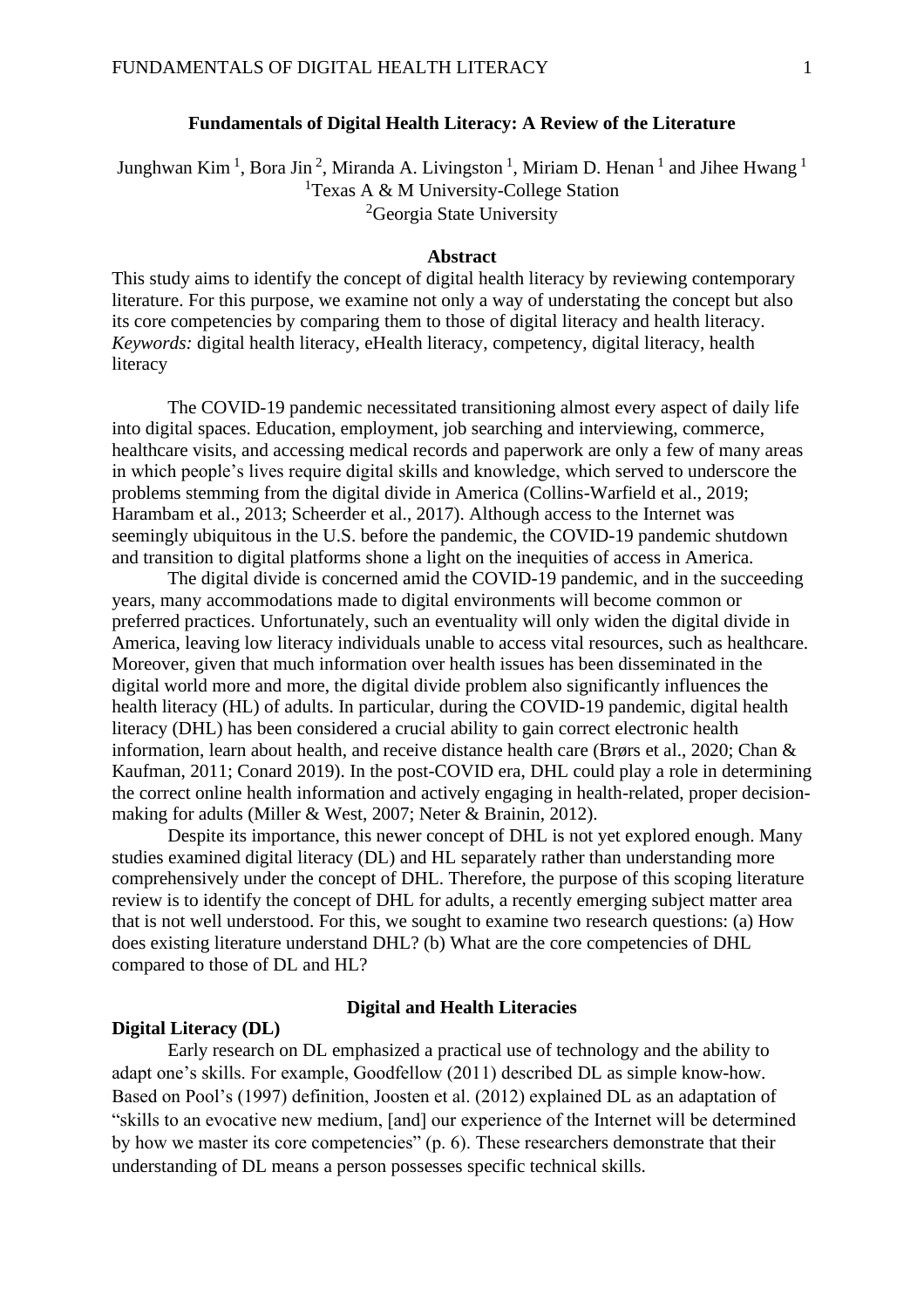More recent studies orient DL as cognitive skills and faculties rather than technical knowledge. Traxler and Lally (2016), as well as Bennett (2014), further developed Beetham and Sharpe's (2011) approach to the cognitive perspective of DL: "The functional access, skills, and practices necessary to become a confident, agile adopter of a range of technologies for personal, academic, and professional use" (p. 1). This perspective indicates the adaptability of DL to different contexts and purposes. Chan et al. (2017) also considered the adaptability of DL when they defined it as "the ability to understand and use information in multiple formats with emphasis on critical thinking rather than information and communication technology skills" (p. 2). Along with the varying definitions for DL available in the literature, researchers and theorists contribute to DL research exemplified particular perspectives, indicating convergent and divergent lenses for research. **Health Literacy (HL)**

The American Medical Association's Ad Hoc Committee on Health Literacy defined HL as the gathering of skills, comprising the capability to read and understand appointment slips, prescription bottles, and other health-related material, as well as perform numerical tasks essential to function in a health care environment (Bresolin, 1999). Since then, the definition of HL has evolved into "an achieved level of knowledge or proficiency that depends upon an individual's capacity (and motivation to learn) and the resources provided by the health care system" (Baker, 2006, p. 878). Over a decade later, Emmerton et al. (2012) declared that HL is the "ability to obtain, interpret and use health information" (p.12).

A body of research found the factors related to HL. The ability to understand printed health-related information accurately and interpret the information well enough to communicate effectively with healthcare providers is a significant factor that impacts HL (Ngoh, 2009). Additional factors influencing someone's HL are age, disability, completed education level, race/ethnicity, and poverty status (Kutner, 2006). Moreover, a national study also showed that those who had not earned a high school diploma had low HL (Kutner, 2006). Furthermore, disparities in HL are widely found within ethnic/racial minority groups who do not speak English as a first language and are from different cultures. Cultural beliefs can also impact communication between a patient and the healthcare provider, potentially causing confusion and leading to health mismanagement on the patient's end (Shaw et al., 2008).

#### **Methods**

We conducted a systematic literature review to identify definitions of DHL and core competencies. The keywords for search include DHL, eHealth literacy, HL, core literacy competencies in underserved communities, low literacy, high literacy rate, literacy, and community-based programs, HL assessment, HL measures, health education, and health equity. The databases accessed to obtain quality literature were: OneSearch Search engine, EBSCO, electronic catalogs of published books, and ProQuest Research Library. In addition, we used resources from Google Scholar, Centers for Disease Control and Prevention (CDC), and the World Health Organization publications.

Our search focused on peer-reviewed journals written in English with no limitations for publication periods. We then used a matrix including the selected articles, types of articles, definition, literacy features, core competencies, and the relationship with digital, health, and digital health literacies to keep track of relevant literature. After all of these, we conducted a three-stage process. We first assessed the titles and abstracts of all literature to exclude research that targeted adolescents and teenagers). Next, we created a shortlist of potentially relevant literature to quickly retrieve the full text. We finally achieved agreements through regular online meetings among authors to synthesize each search.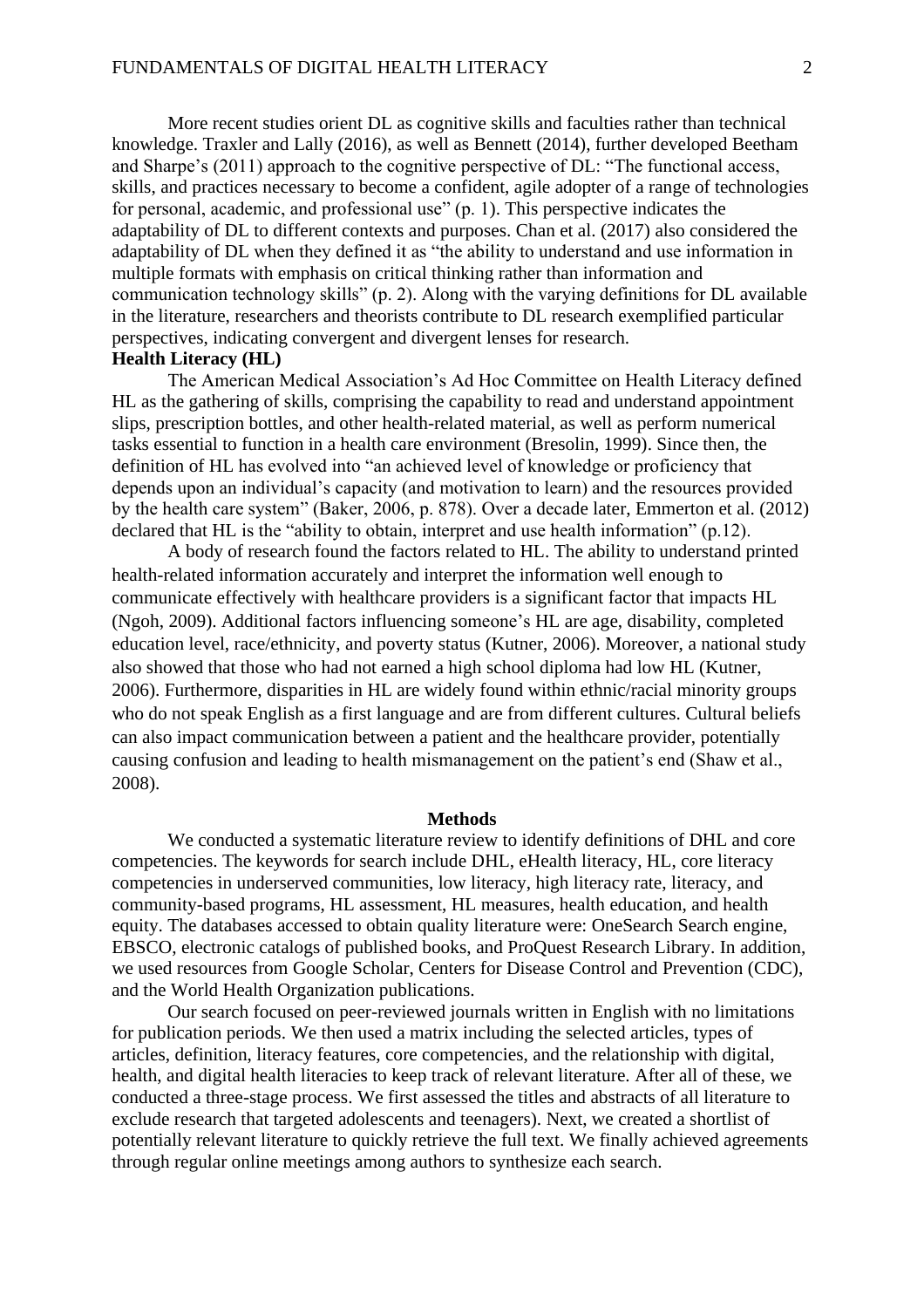## **Findings**

# **What is Digital Health Literacy (DHL)?**

DHL shares core aspects of HL, including access and use of healthcare services and the interaction between the patient and health professionals. Digital approaches enable the individual to be "an active participant in their health rather than being a passive participant" (Conard 2019, p. 277). Such a unique digital approach can expand the concept of health literacy by providing informal and formal health-related educational opportunities using multimedia. Digital health tools (e.g., health information portals, personal health records, telemedicine or teleconsultation, online support) allow users to make their health decisions, manage their health care, better communicate with health providers, and thus promote the individuals' healthy lifestyle (Chan & Kaufman, 2011). Furthermore, DHL or eHealth literacy has become a critical ability to understand a vast range of electronic health information (Brørs et al., 2020).

DHL or eHealth literacy can be defined as "the ability to seek, find, understand, and appraise health information from electronic sources and apply the knowledge gained to addressing or solving a health problem" (Norman & Skinner, 2006a, p. 2). Having the ability of DHL allows users to attain positive health outcomes. For example, the findings of recent studies highlighted that people with higher DHL are more likely to adopt preventive behaviors, including using preventative care services and having effective communication with health professionals on online platforms (Brørs et al., 2020; Li et al., 2021; Luo et al., 2018; Patil et al., 2021; Rosário et al., 2020; Vrdelja et al., 2021). Users with high levels of DHL also cognize the risk of unreliable online information (Neter & Brainin, 2012). In addition, DHL enables users to be involved in informed decision-making relevant to health (Miller & West, 2007).

## **Core Competencies of DHL**

We identified seven core competencies of DHL across analytical, context-specific, and socioecological aspects: (a) traditional literacy (basic literacy skills), (b) information literacy (understanding potential resources), (c) media literacy (critical thinking and assessing skills), (d) health literacy (understanding basic health information and making health-related decisions), (e) technology literacy (access to and use of digital technology), (f) scientific literacy (understanding and creating knowledge in a systematic manner), and (g) socioecological nature (trust and confidence in interaction with the contexts and environment) (Bautista, 2015; Liu et al., 2020; Norman & Skinner, 2006a, 2006b; Paige et al., 2018a; van der Vaart & Drossaert, 2017).

DHL shares several core aspects of DL and HL. All literacies require three common skillsets: (a) information literacy – analytical skills to understand potential resources (e.g., ability not only to develop appropriate strategies for search but also to filter findings to related knowledge; ability to transfer learning from online instructional videos to implementation in real life; ability to look beyond apparent resources and understand what is available), (b) scientific literacy – creating knowledge in a systematic manner (e.g., understanding methods and applications; understanding the user interface; conceptualizing and navigating application menus; understanding most health information and resolving the issues when there is conflicting information), and (c) socioecological nature related to how individuals interact with the online environment (e.g., trust in digital health; positive healthrelated quality of life; being confident in their use of digital devices and technology; communication with doctors and other healthcare providers; being confident to share concerns with providers).

In the case of DHL and DL, context-specific skills to understand how to use digital devices and information technology are required. Meanwhile, the ability to understand written health information/instructions about treatments/medications and read or write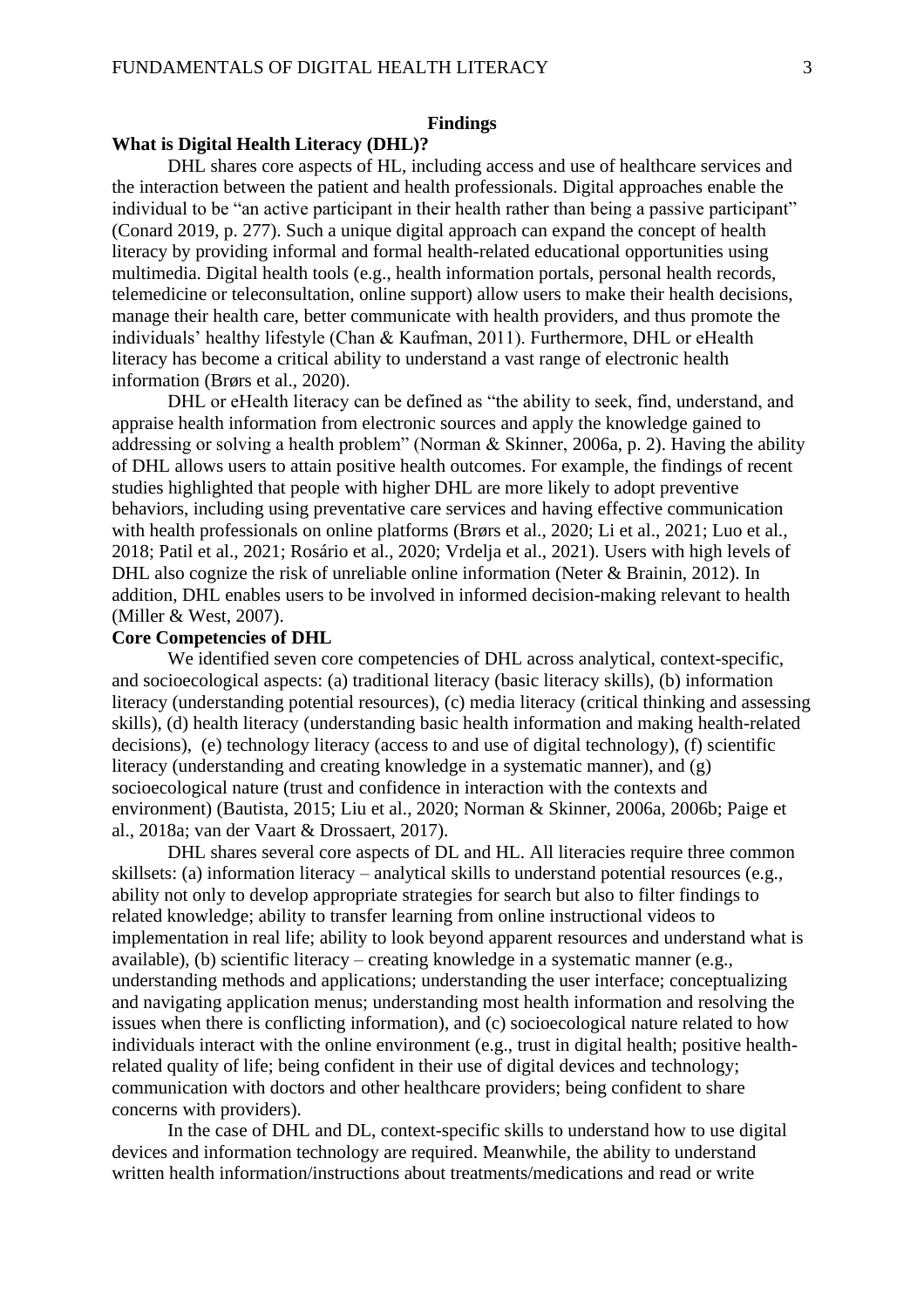correctly to complete medical forms are critical in all literacies. While basic literacy, including daily reading habits, improves HL rates, basic literacy and HL have distinctions (Murray et al., 2008).

In this regard, Monkman et al.'s (2018) study revealed that HL is not equivalent to DHL. While participants in Monkman et al.'s study had generally high levels of HL, their scores regarding DHL were much more variable. This finding suggests that HL and DHL can be understood as distinct concepts (Monkman et al., 2018). Furthermore, according to Quinn et al.'s (2017) study examining "the association between HL, DL, and actual online health information-seeking behavior," "eHealth literate individuals may not always utilize effective online searching strategies (p. 256)."

#### **Discussions and Conclusion**

The findings have addressed that it could be a unique concept even though DHL is grounded in digital and health literacies. When comparing DL and HL, DHL requires additional computer, media, and informational skills. In this regard, Monkman et al. (2018) found no relationship between an individual's health literacy and DHL because the skills required for interacting with online materials could be different from those required for engaging with paper materials. Moreover, methodological approaches to digital health and health literacy research should differ (Monkman et al., 2018). Similarly, Quinn et al. (2017) revealed no correlation between HL and DHL. This finding suggests that the existing widespread DHL (e.g., eHEALS) measures individuals' self-efficacy rather than their online health information-seeking abilities (Quinn et al., 2017).

The recent trend of understanding and measuring, emphasizing socioecological aspects of DHL beyond the individual's abilities, indicates that it is necessary to empirically research DHL in various online and offline contexts of different adult populations/distinct groups. In this way, we would identify common and different contextual factors that influence their DHL and obtain clear evidence. Furthermore, the additional features of DHL, different from those of digital and health literacies, require a comprehensive approach to developing educational programs by addressing all core competencies and collaborating among experts from diverse filed such as education, evaluation, digital, and health areas.

For adult education practitioners and community members, having a proper literacy level of DHL has become increasingly important. Especially during COVID-19 and even the post-COVID era, the ability to critically use a vast range of electronic health information is critical, given there is a digital divide phenomenon among adults. The genuine inclusion of marginalized adult populations in DHL could be achieved not by merely providing them more access to digital media/technologies but by offering well-structured training/education that enables them to proactively engage in seeking information, learning, and proper decision-making (UNESCO, 2022). This study's findings contribute to establishing a comprehensive curriculum and programs of DHL for a wide range of adult populations.

## **References**

- Baker, D. W. (2006). The meaning and the measure of health literacy. *Journal of General Internal Medicine: JGIM, 21*(8), 878-883.
- Bautista, J. R. (2015). From solving a health problem to achieving quality of life: Redefining eHealth literacy. *Journal of Literacy and Technology*, *16*(2), 33-54.
- Beetham, H., & Sharpe, R. (2011). *Digital literacies workshop* [Paper presentation]. JISC Learning Literacies Workshop, Birmingham, United Kingdom.
- Bennett, L. (2014). Learning from the early adopters: Developing the digital practitioner. *Research in Learning Technology, 22*, 21453-21466.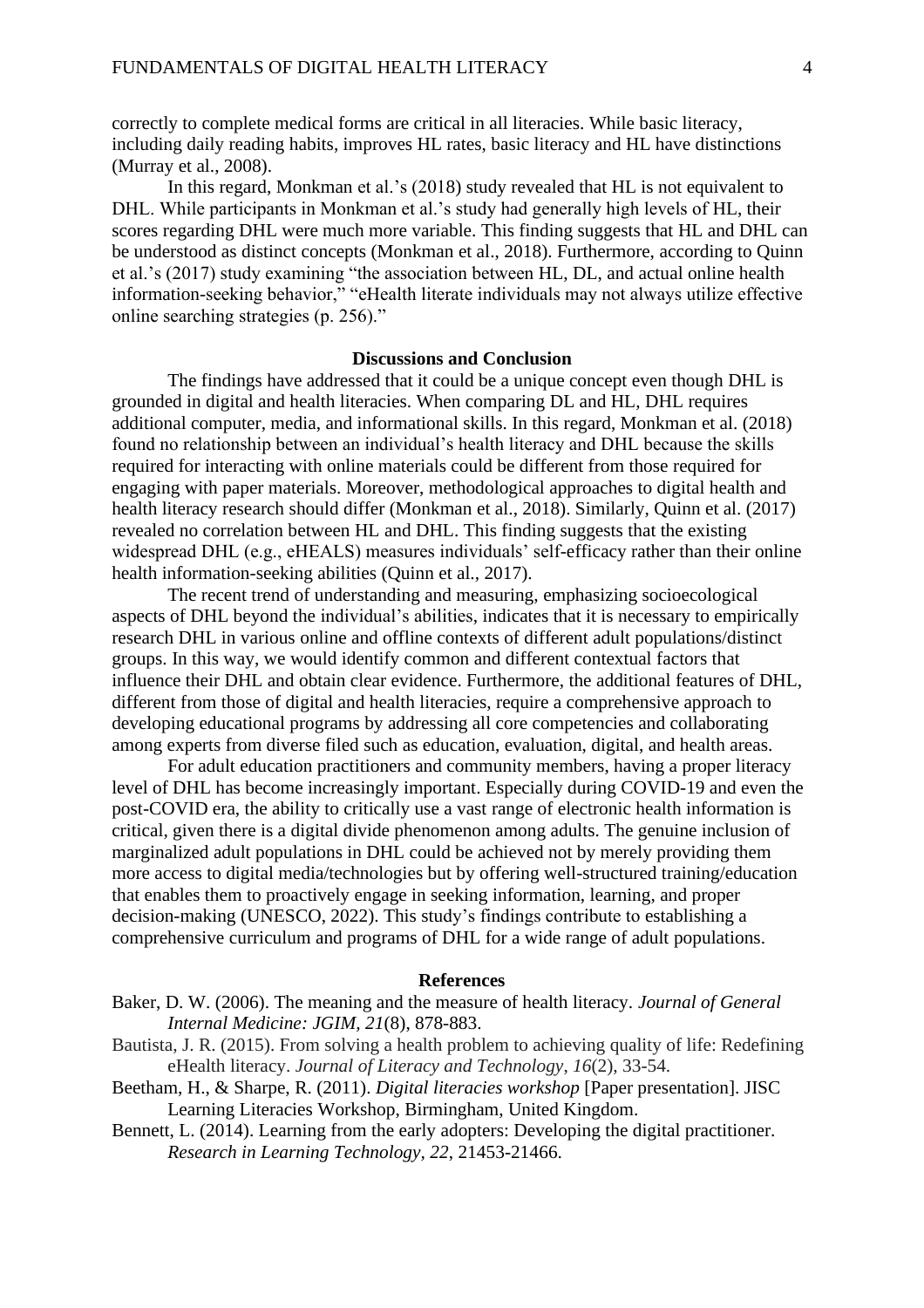- Bresolin, L. B. (1999). Health Literacy. (Report of the American Medical Association Council on Scientific Affairs Ad Hoc Committee on Health Literacy). *Journal of the American Medical Association*, *281*(6), 552.
- Brørs, G., Norman, C. D., & Norekvål, T. M. (2020). Accelerated importance of eHealth literacy in the COVID-19 outbreak and beyond. *European Journal of Cardiovascular Nursing, 19*(6), 458-461.
- Chan, B. S., Churchill, D., & Chiu, T. K. (2017). Digital literacy learning in higher education through digital storytelling approach. *Journal of International Education Research (JIER), 13*(1), 1-16.
- Chan, C. V., & Kaufman, D. R. (2011). A framework for characterizing eHealth literacy demands and barriers. *Journal of Medical Internet Research, 13*(4), e94.
- Collins-Warfield, A., Marks, J.C., & Parker, D.J. (2019). The digital divide and community college transfer students. In R. Voithofer & M. Nelson (Eds.), *Issues and practices in learning technologies*, Ohio State.
- Conard, S. (2019). Best practices in digital health literacy. *International Journal of Cardiology, 292*, 277-279.
- Emmerton, L. M., Mampallil, L., Kairuz, T., McKauge, L. M., & Bush, R. A. (2012). Exploring health literacy competencies in community pharmacy. *Health expectations: an international journal of public participation in health care and health policy*, *15*(1), 12-22.
- Goodfellow, R. (2011). Literacy, literacies and the digital in higher education. *Teaching in Higher Education, 16*(1), 131-144.
- Harambam, J., Aupers, S., & Houtman, D. (2013). The contentious gap. *Information, Community, and Society, 16*(7), 1093-1114,
- Joosten, T., Pasquini, L., & Harness, L. (2012). Guiding social media at our institutions. *Planning for Higher Education, 41*(1), 125-135.
- Kutner, M., Greenburg, E., Jin, Y., Paulsen, C. (2006). The health literacy of America's adults: Results from the 2003 national assessment of adult literacy. *National Center for Education Statistics*; NCES 2006-483.
- Li, S., Cui, G., Kaminga, A. C., Cheng, S., & Xu, H. (2021). Associations between health literacy, eHealth literacy, and COVID-19-related health behaviors among Chinese college students: Cross-sectional online study. *Journal of Medical Internet Research, 23*(5), N.PAG.
- Liu, P., Yeh, L. L., Wang, J. Y., & Lee, S. T. (2020). Relationship between levels of digital health literacy based on the Taiwan digital health literacy assessment and accurate assessment of online health information: Cross-sectional questionnaire study. *Journal of Medical Internet Research, 22*(12), e19767.
- Luo, Y. F., Yang, S. C., Chen, A. S., & Chiang, C. H. (2018). Associations of eHealth literacy with health services utilization among college students: Cross-sectional study. *Journal of medical Internet Research, 20*(10), e283.
- Miller, E. A., & West, D. M. (2007). Characteristics associated with use of public and private web sites as sources of health care information: results from a national survey. *Medical Care*, 245-251.
- Monkman, H., Kushniruk, A. W., Barnett, J., Borycki, E. M., Greiner, L. E., & Sheets, D. (2018). Are health literacy and eHealth literacy the same or different? In A. V. Gundlapalli, M. C. Jaulent., & D. Zhao (Eds.), *MEDINFO 2017: Precision Healthcare through Informatics – Proceedings of the 16th World Congress of Medical and Health Informatics*, (pp. 178-182). Interantional Medical Informatics Association, Switzerland and IOS Press, Netherlands.